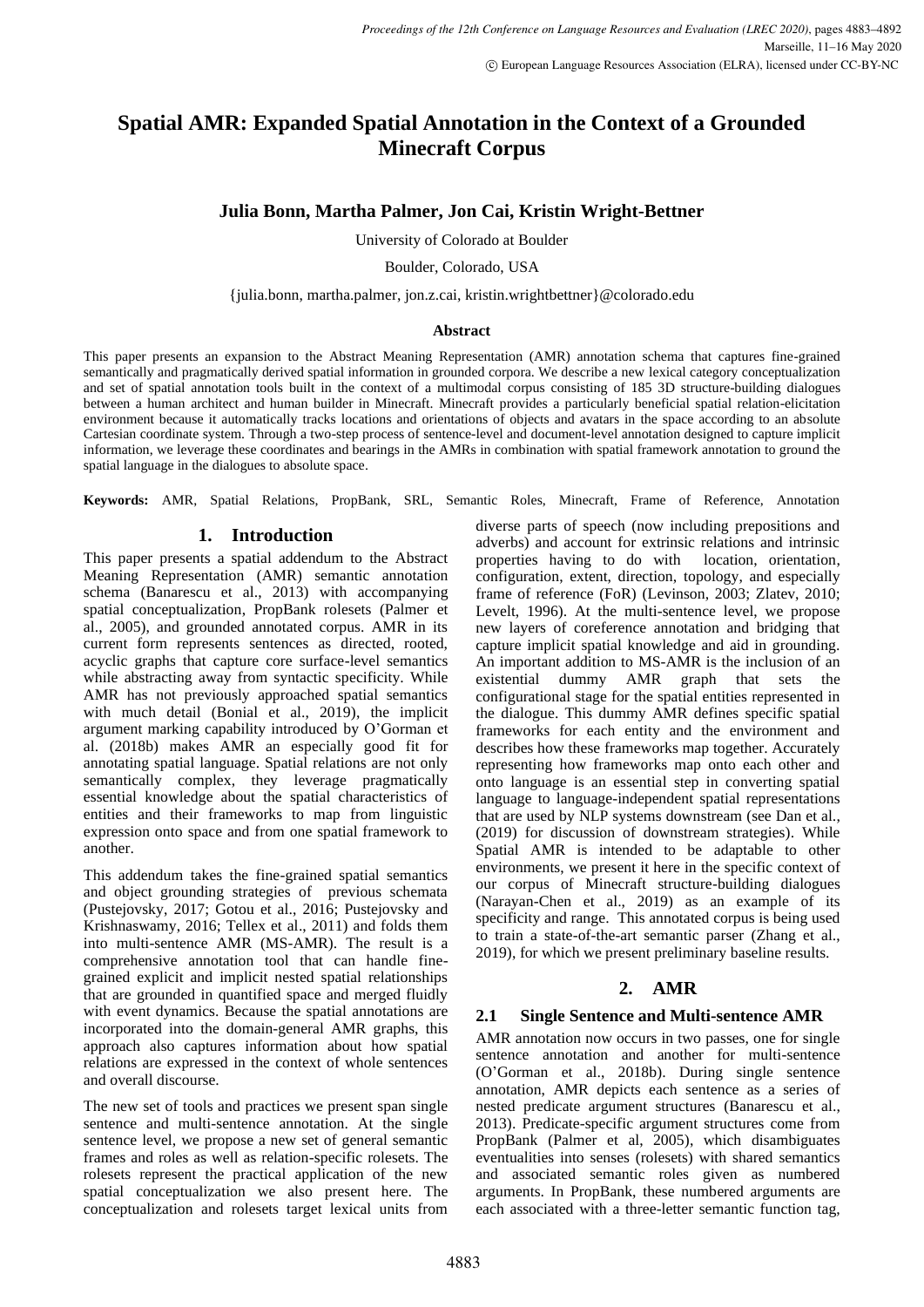furthering the semantic specificity of each role (O'Gorman et al., 2018a; Bonial et al., 2014; Bonial et al., 2015). A single roleset groups together etymologically related aliases represented as verbs, nouns, adjectives, light verb constructions, and other multi-word expressions (MWEs). AMRs are thus ambiguous for part of speech in their predicates, and a single AMR may accurately represent a variety of semantically similar sentences. AMRs are also ambiguous for tense, aspect, and discourse structure and are limited in their representation of quantification and scope, although expansions in these areas are currently underway (Pustejovsky et al., 2019; Donatelli et al., 2019; Myers and Palmer, 2019; Van Gysel et al., 2019; and Vigus et al., 2019).

Numbered arguments that aren't represented explicitly in a sentence are left unannotated during the single sentence pass. In the multi-sentence pass, they are brought back into the graphs and marked as potential implicit arguments, available for inclusion in co-reference identity chains and set/member or part/whole bridges. In this way, implicit and explicit information are brought together for a more complete meaning representation without conflating the two.

# **2.2 Spatial Limitations of AMR**

Spatially speaking, AMR's coverage has been limited to a subset of spatial properties and elements that tend to come up as arguments of eventualities. Motion path—both fictive and literal (Talmy, 1996)—and location are well represented because they appear frequently as predicate arguments and general modifiers (**:direction**, **:source**, **:destination**, **:location**, **:path**, and **:extent**). General semantic roles **:consist-of**, **:part** are also often spatial in nature. Properties that don't fall within the scope of any of these categories end up lumped under the general modifier **:mod**.

Some spatial relations that can be lexicalized as adjectives have existing rolesets, for example the original roleset for 'right' in  $(1)$ :

#### (1) **right-04** *be located on the right side*  **ARG1:** theme, entity on the right  **ARG2:** to the right of

Of course, some of these rolesets just as easily cover complex prepositional and adverbial variants, e.g. *to-theright-of*-mwp and *right*-adv. While that was not the intention of the schema, once these rolesets exist, they tend to be used intuitively by annotators anywhere they fit semantically. This creates a discrepancy between spatial prepositions and adverbs that have like adjectival counterparts and those that do not.

Spatial prepositions are omitted if their meaning is adequately conveyed through **:location** or motion path roles (2a); otherwise, they are included in annotation with one or more **:op** roles for their complements (2b).

(2) a. *I'm at the library*  $(i / i)$  :location (l / library)) b. *I'm behind the library*  $(i / i)$  :location (b / behind :op1 (l / library)))

Spatial relations involving a directional difference in LOCATION between two entities *se1* and *se2* are annotated with the general frame **relative-position**:

(3) **(**s / se1 :location (r / **relative-position** :op1 (s2 / se2) :quant (d / distance-quantity) :direction (d2 / direction)))

While this frame provides adequate argument structure for sentences like *the town is 4 miles north of the forest*, it can't accurately treat differences in other intrinsic spatial properties like ORIENTATION. A sentence like *add two 45° to what you just made* isn't annotatable with current tools.

Overall, the **prep** :**op1** treatment and **relative**-**position** frame suffice for spatially-light corpora. For a grounded, multimodal corpus that emphasizes spatial relationships, they are inadequate. Crucially, they cannot accommodate polysemy or FoR. Even the roleset for 'right' in (2) omits an argument for the entity whose right it is (the anchor), a surprise given that 'right' and 'left' are the rare predicates that frequently take an anchor as an explicit role, e.g. *my right is the same as your left*. In section 3, we explain why these considerations are so vital in a grounded corpus.

# **3. The Minecraft Corpus**

The corpus we draw from consists of hundreds of dialogues and accompanying grounding data elicited during a collaborative human-to-human structure-building task in the 3D virtual environment of Minecraft. These dialogues are part of a larger project undertaken under the Communicating with Computers (CwC) DARPA grant, the goal of which is to create an automatic agent capable of communicating back and forth with a human participant while successfully carrying out real-world spatial instructions (Narayan-Chen et al., 2017; and Narayan-Chen et al., 2019). Minecraft using the Malmo platform (Johnson et al., 2016) provides a particularly rich setting for semantic training data of this sort because it automatically tracks locations and orientations of entities in the environment according to an absolute coordinate system. The participants are immersed in the 3D space as they communicate, which means they have access to a wide range of spatial frameworks for their spatial reasoning strategies and FoR selection (Li and Gleitman, 2002). This range exceeds what is available from spatial description tasks and tasks that take place in twodimensions, which are common in current corpora (Kordjamshidi et al., 2010; Suhr et al., 2017; Johnson et al., 2016; and Mani et al., 2008).

In each dialogue, participants collaborate in building one of a set of predesigned block structures. Some structures are abstract (i.e. intrinsically non-oriented objects), while other structures are representational models of animals, vehicles, letters, etc. (i.e. oriented objects). The variety of target structures used here elicit a range of FoR strategies. In each task, one participant plays the role of Builder and the other plays Architect. Only the Builder has an avatar in the space and can manipulate blocks. Only the Architect can see plans for the target structure. Conversation between them is unrestricted and includes instructions, requests for clarification, corrections, confirmations, etc. The Builder can move readily around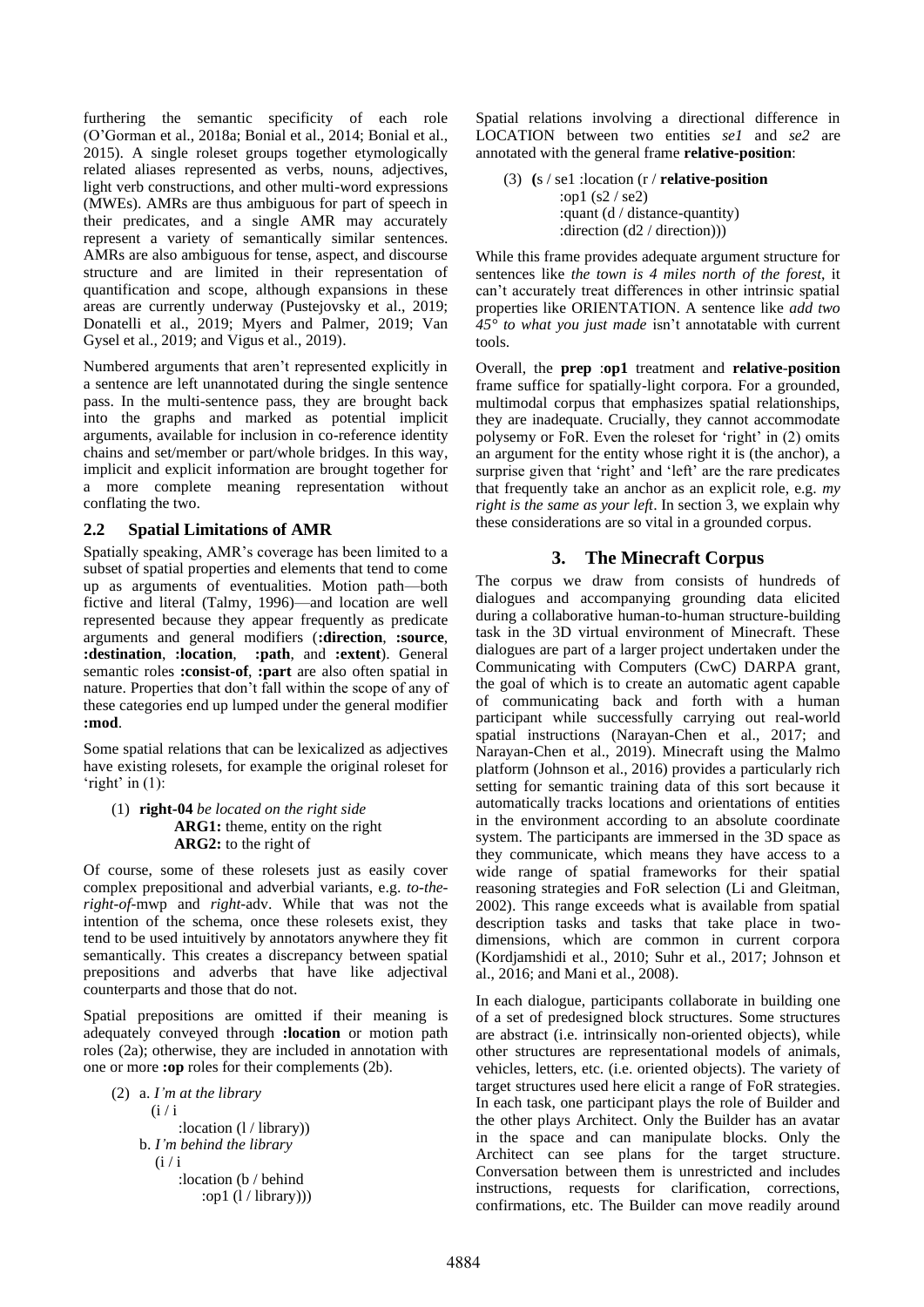the environment but can only place blocks within the boundaries of an 11 x 11 white grid. The rest of the space extends toward an uninterrupted horizon in all directions with no further landmarks in sight.

The corpus is multi-modal. Each dialogue appears as a set of utterances and automatically generated representations of Builder actions given in the form *[Builder puts down/picks up a red block at X:0 Y:1 Z:0],* where the coordinates refer to the absolute coordinate system used by Minecraft. Each is accompanied by screenshots from the Builder's and Architect's points of view, four additional fixed views, and orientation and location data for the Builder. Because the Architect either confirms or corrects each block placement, these dialogues provide definitive answers for the intended meaning of each of the Architect's instructions. When a miscommunication occurs, we often have enough data between all modalities to deduce which element of meaning failed.

To date, our annotation of this corpus extends past 5,000 dialogue sentences and 7,600 automatically generated Builder action sentences, for a total of 12,600+ individual AMRs and 185 full dialogues.

# **4. Spatial Conceptualization and Rolesets**

The new inventory of spatial rolesets derives from the language used in these dialogues and gives special consideration to previously unframed or under-framed lexemes. This means that, as the newest additions to PropBank/AMR, spatial prepositions, adverbs, and multiword expression rolesets are most prevalent, with spatial adjectives appearing most often with added roles. Fewer new verb/noun additions were needed beyond splitting rolesets that previously conflated caused motion with states. The new rolesets are divided and grouped into senses motivated by a new spatial conceptualization. The categories in the conceptualization aim to target elements of meaning that trigger an intuitive understanding of different senses in language users; these different senses can often be identified by their characteristic triggering of slightly different syntactic patterns and argument behavior, also identifiable by systems trained on the data. The categories in the conceptualization correspond to language-independent schematic predicates; each roleset points to a set of these entailed schematic predicates based on its categorization, and as such, propositions annotated using the rolesets can be converted directly into an accurate language-independent simulation of the spatial array the proposition describes.

#### **4.1 Spatial Conceptualization**

The conceptualization includes spatial relations that are eventualities and those that are not (*go* vs. *above*). Eventualities may be static or dynamic (extent *go* vs. motion *go*), and relations may express intrinsic properties of a single entity or event (*flat*) or extrinsic relationships between multiple entities (*parallel)*. Relations target four different basic elements of spatial meaning: LOCATION, ORIENTATION, CONFIGURATION, and EXTENT. EXTENT deals with dimensionality, measurement, and density, with either increasing or decreasing dynamic variants. CONFIGURATION refers to an arrangement of component entities considered holistically, as in *a row of blocks*. LOCATION refers to the overall coordinates of an entity, whereas ORIENTATION characterizes how a particular face of an entity is aimed in a larger context. Relations highlighting each of these four elements may be described further in terms of DIRECTION, REGION and TOPOLOGY (Zlatev, 2010). DIRECTIONS are vectors characterized by the axes of a framework, and REGIONS are portions of a framework that often correspond to DIRECTIONS but may also be bounded by SCALE (*near* or *far*) or FORM (e.g. *around:* this entails not only **containment** TOPOLOGY but REGIONS defined by spheres and radii).



Figure 1: upper conceptualization

TOPOLOGY's primary distinction applies to extrinsic relations, focusing on whether the relationship between two primary spatial entities is **internal** or **external** (Tenbrink and Kuhn, 2011; Randell et al., 1992). For example, **external** CONFIGURATIONS involve components that are separable and may be interchangeable, like *chairs in a ring around a fire pit*, as opposed to **internal** CONFIGURATIONS like *fingers on a hand*. **External** relations further distinguish **containment, contact**, and **adjacency**.



#### Figure 2: TOPOLOGY

DIRECTION is a key element of most of our prepositional relations, with **inward**, **outward** and **elliptical** trajectories, **vertical** vs **horizontal** contrast, and three axes labelled **up/down**, **left/right**, and **front/back**. We discuss direction in terms of Cartesian axis systems. Our convention is to assume for an animate entity a lefthanded framework in which **up** corresponds to the positive y-axis, **front** corresponds to the positive z-axis, and **right** corresponds to the positive x-axis.



Figure 3: DIRECTION

# **4.2 New Rolesets**

Spatial AMR has added 170 new or expanded relationspecific rolesets, many featuring prepositions and adverbs. As with the rest of the lexicon, these rolesets are ambiguous for part of speech. Rolesets that cover relations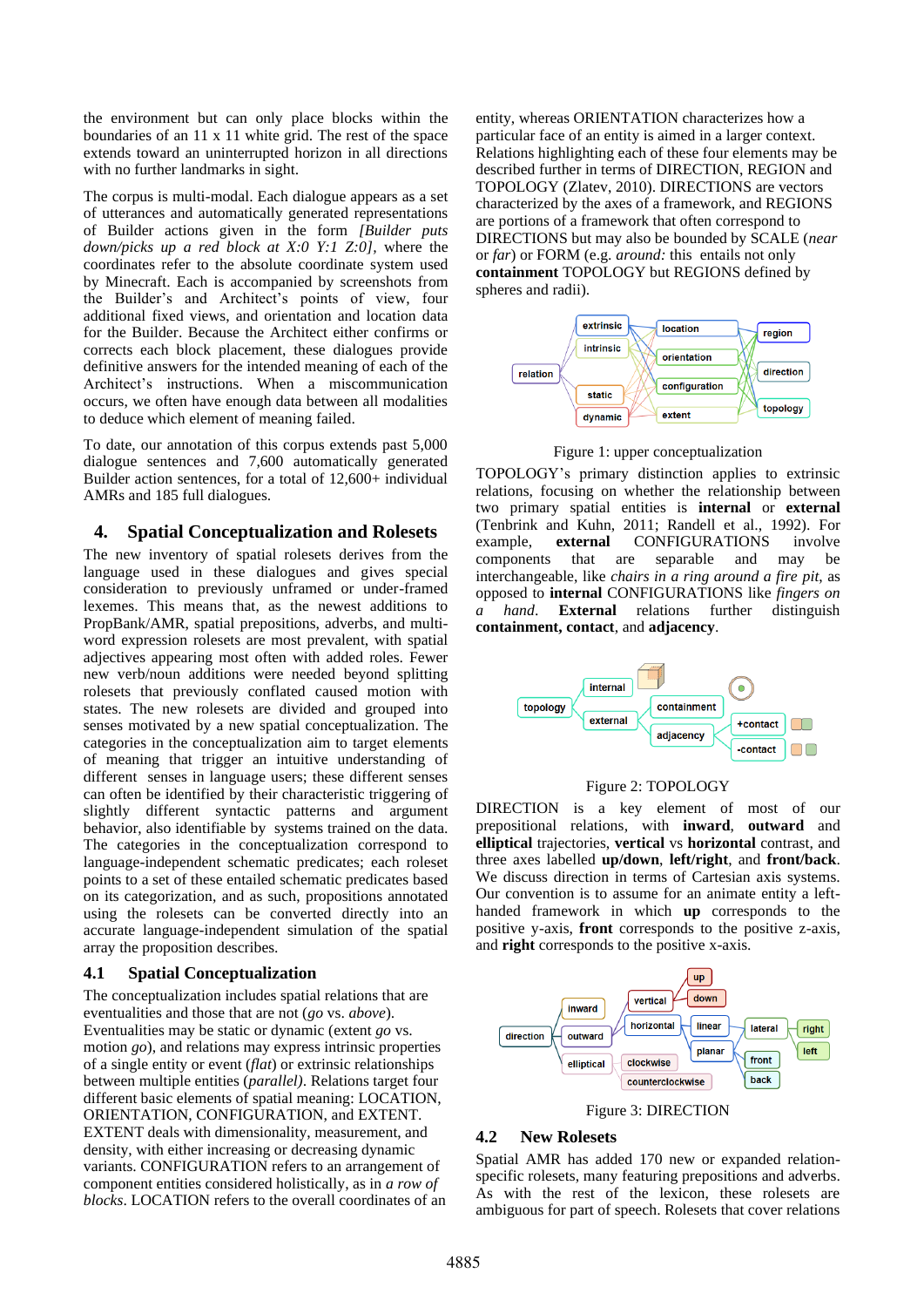typically expressed as prepositions conventionally include the prepositional complement as ARG2.

### **4.2.1 Image Schema and Semantic Roles**

The rolesets leverage a new set of function tags that label spatial semantic and pragmatic roles. They correspond to the components of a spatial image schema (Figure 4).



Figure 4: Spatial Image Schema with roles

In its most generalized form, this image schema includes two spatial entities (SE1, SE2), a directional path between them (AXS), and an anchoring entity who projects the spatial framework in which the relation holds meaning (ANC). SE1 and SE2 represent the two primary spatial entities when **external** TOPOGRAPHY is entailed. For **internal** relationships, PRT and WHL replace SE1 and SE2. Some rolesets include function tags for secondary axes (AXS1/AXS2, AXSp when perpendicular, AXSc when an axis of rotation). Others include tags for angle measurements (ANG), 2D planes in 3D space (PLN), scales for scalar relations (SCL), and sources (SRC), which have been split off from the PropBank direction (DIR) tag.

Function tags are syntax independent, as illustrated in (4). This approach provides more detailed semantic role information than that conveyed by the traditional terms figure/ground (Levinson, 2003), locatum/relatum (Levelt, 1996) and trajector/landmark (Lakoff, 1987). Certain senses of prepositions 'up', 'down', 'across', and 'over' take an AXS as opposed to an SE2 as their complement, and we preserve the semantic distinction to facilitate conversion to logical predicates at a later stage.

(4) a. [*John]*SE1 *is up [the ladder]*AXS *from [Mary]*SE2 b. (up-03

> :ARG1-SE1 (p / person :name John) :**ARG2-AXS (l / ladder)** :ARG4-SE2 (p2 / person :name Mary) :ARG5-ANC [implicit: build-space])

b. [*John*]<sub>SE1</sub> *is above [Mary*]<sub>SE2</sub> *on [the ladder]*<sub>AXS</sub>

C. (above-01

:ARG1-SE1 (p / person :name John) :ARG2-SE2 (p2 / person :name Mary) :ARG3-ANC [implicit: build-space] **:ARG4-AXS (l / ladder)**)

# **4.2.2 Entailments and Sense Division**

The new rolesets offer several advantages. First, they allow us to treat polysemous senses individually while grouping together related aliases. Second, they provide a home for the fine-grained semantic and pragmatic roles we need to annotate in order to understand the contextdependent meaning of a relation within an absolute framework. Third, the schematic predicate entailments of each roleset serve as an annotation short-cut by bundling semantics that would otherwise need to be annotated manually. (5) shows the roleset **on-top-03** along with its entailments<sup>1</sup>. This roleset covers aliases *on\_top\_of*-mwp, *on*-p*,* and *atop-*p.

(5) a. **on-top-03** *higher on a vertical axis, +contact*  **ARG1-SE1**: entity above  **ARG2**-**SE2**: entity below  **ARG3-ANC**: anchor  **ARG4-AXS**: axis b. (forall (SE1 SE2 f ANC) (iff (**on-top-03** SE1 SE2 f) (exists (a p1 p2 y1 y2) (and(**selfAnchoredFramework** f ANC) (**yAxis** a f) (**parallel** a AXS) (**atLoc** SE1 p1)(**atLoc** SE2 p2) (**yCoordinate** y1 p1 f) (**yCoordinate** y2 p2 f) (**lt** y2 y1 a) (**contact** SE1 SE2) (**externalTo** SE1 SE2)))))

By simply marking a relation with **on-top-03,** an annotator is automatically indicating the following: 1) ARG1 and ARG2 are spatial entities that are topologically discrete but in contact with one another; 2) directionally speaking, SE1 is higher than SE2, and this relationship holds meaning within a spatial framework f projected by ARG3-ANC; 3) within framework f, the line AXS between SE1 and SE2 parallels the y-axis; and 4) because SE1 and SE2 are in contact, the coordinates of the bottom surface of SE1 are equal to the coordinates of the top surface of SE2. Functionally speaking, in Minecraft's coordinate system, the bottom block of SE1 has a y value that is 1 greater than the y value of the top block of SE2. In contrast, the PRT/WHL roleset **top-06** is just like this except that it takes an **internalTo** relationship between its primary arguments that eliminates the need for the **contact** predicate. That roleset includes aliases *top*-v, *top*j, *at\_the\_top\_of*-mwp, and *in\_the\_top\_of*-mwp.

Polysemous relations receive separate rolesets when two equally viable interpretations project different spatial entailments in the conceptualization. For example, **diagonal-01** and **diagonal-02** differ in that the former targets the spatial element LOCATION, while the latter targets ORIENTATION. **Diagonal-01** says that two entities are LOCATED such that a line drawn between them would be diagonal relative to some external framework. **Diagonal-02** says that two entities are ORIENTED such that a defining axis of one is diagonal relative to a defining axis of the other.

Relations like **on-top** and **above** are categorized as VERTICAL, meaning they always entail a relationship along the y-axis of whatever framework is selected under the ANC role. In absolute terms, these relations often take a geocentric UP interpretation (*into the sky*), but they may also refer to the UP portion of some other non-geocentric

<sup>&</sup>lt;sup>1</sup> Entailed predicates come from axioms written by Jerry Hobbs in his Spatial Ontology (2019), available online at: <https://www.isi.edu/~hobbs/bgt-space.text>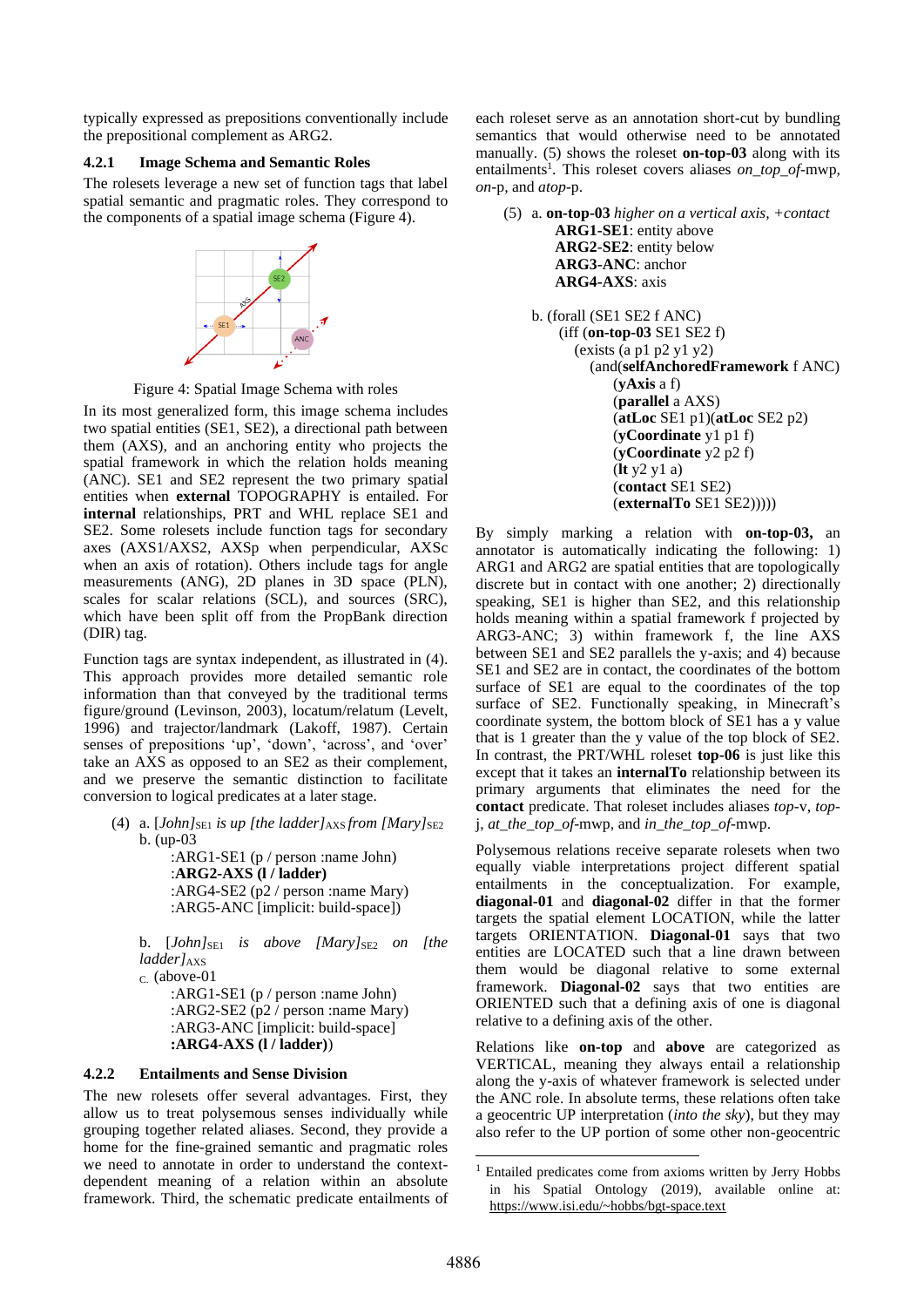framework that points in some other absolute direction. Regardless of what the direction is in absolute terms, because the entailment is always that the y-axis of f is being referenced, we consider these relations to have one sense each. In contrast, **over** is considered to have two separate senses with different entailments. O**ver-05** is categorized as VERTICAL (*the cloud is over the tree)* and o**ver-04** is categorized as HORIZONTAL (*the seat 3 seats over from me)*. More specifically, **over-05** entails a relationship along f's y-axis, while **over-04** entails a relationship along f's x-axis. The difference in entailments motivates the division into separate rolesets.

#### **4.2.3 Anchor and Axis Roles**

Rolesets don't entail anything specific about which spatial framework is being referenced, they simply provide an ANC argument slot so that FoR information can be annotated per instance. With ungrounded corpora, FoR annotation may be left unannotated. For grounded corpora like ours, annotating these arguments is essential. We need to know which framework a given utterance references, and we need to know how that framework was oriented, in the moment, in terms of the absolute space. How fine-grained this grounding needs to be is left up to the needs of the corpus. All directed rolesets receive ANC roles, including traditionally 'absolute' relations like **north**, which may be interpreted differently depending upon how the poles that orient the cardinal framework are defined. On Earth, magnetic north has a slightly different pole than true north. Uranus has 3 north poles: one defined in terms of the invariable plane of the solar system and the counter-clockwise rotation of the sun, one defined by the counter-clockwise rotation of Uranus itself, and a magnetic north pole that lies somewhere in the sunbased southern hemisphere<sup>2</sup>. In Minecraft, participants aren't aware of an absolute north, but sometimes use cardinal directions to mean more generally 'forward', 'back', 'right', and 'left'. For systems that wish to identify FoR by types such as intrinsic and relative, crossreferencing the identity of ANC against that of SE2 is one way to automatically generate those values.

The AXS role is frequently used to house a leaf node that serves as a hinge between motion and spatial relation rolesets (see example 7). It is also used for coreference to axis variables in the spatial frameworks of the dummy AMR during MS-AMR annotation.

# **5. Spatial AMR Annotation**

# **5.1 Single Sentence: New General Tools**

Spatial AMR adds new general semantic concepts, roles, entity types, and frames. First, two new general concepts, **space** and **trajectory**, aid in annotating concepts that are beneficial as leaves in the AMRs for structural reasons. **Space** describes a volume of space that may be occupied by a spatial entity. It is used frequently with **:source**, **:destination**, and **:location** roles. Relations that hold for a

volume of space hold for any entity that occupies that space. In (6), **space** is modified by one of the new entity types, **cartesian-coordinate-entity** which provides slots for Cartesian coordinates values. The **:framework** role allow us to co-refer to the **cartesian-framework-91** that projects the coordinates, described in detail in section 6.

(6) a. *[Builder puts down a red block at X:0 Y:1 Z:0]* b. (p / put-down-17 :ARG0 (b / builder) :ARG1 (b2 / block :color (r / red)) :ARG2 (**s / space** :location (**c / cartesian-coordinate-entity** :x  $0: y 1: z 0:$  framework [build-space]))

**Trajectory** gives a variable to a rich path (7) (Zlatev, 2010). Both **trajectory** and **space** can be modified by spatial rolesets and included in co-reference chains. Note that in (7), multiple spatial rolesets modify the **trajectory**. The interpretation of this AMR is that there is one direction that is simultaneously UPWARD and LEFTWARD; the direction is the average. Sequential interpretations would be represented as a series of separate motion events.

(7) a. *move the block 1 upward and toward the left* b. (m / move-01 :mode imperative : $\text{ARG0}$  (y / you) :ARG1 (b / block) :extent (d / distance-quantity :quant 1) :direction (**t / trajectory** :ARG4-of-AXS (u / up-03) :ARG4-of-AXS (l / left-20)))

In AMR, the -91 tag indicates a relation non-specific roleset with numbered arguments. Some new -91 frames correspond to new general semantic roles as reifications, while others capture more specific behavior. **Haveanchor-91** and **have-axis-91** reify **:anchor** and **:axis**, which are equivalent to the function tags of the same names. **:Anchor** is useful as a modifier for oriented spatial entities (*row* or *column)* that don't fall under roleset coverage but whose orientation may need grounding, as in (8).

(8) a.  $6<sup>th</sup>$  column,  $2<sup>nd</sup>$  row, from any side of the  *square*

b. (s / space :location (c / column :ord 6 **:anchor** (s2 / side :mod (a / any) :part-of (s3 / square)) :location (r / row :ord 2 **:anchor** s2))

Of the four basic spatial elements described in section 4.1, ORIENTATION and CONFIGURATION did not have general semantic roles, but do now. ORIENTATION has an additional frame that mirrors **relative-position** called **relative-orientation**, as discussed in example (3). **:Color**  (**have-color-91)** streamlines color property annotation and breaks up the static/dynamic conflation of the **color-01** roleset. **:Size** (**have-size-91**) often accompanies **dimension-entity**, which is used for general dimensions like '2x6' where the values aren't specified as lengths, widths, heights, or depths. Note the new **:pl +** marker and CONFIGURATION frame in (9). The ability to mark plurals greatly improves our grounding abilities by improving quantification.

<sup>2</sup> Planetary Data System Standards Reference version 3.8, https://pds.nasa.gov/datastandards/pds3/standards/sr/Chapter0 2.pdf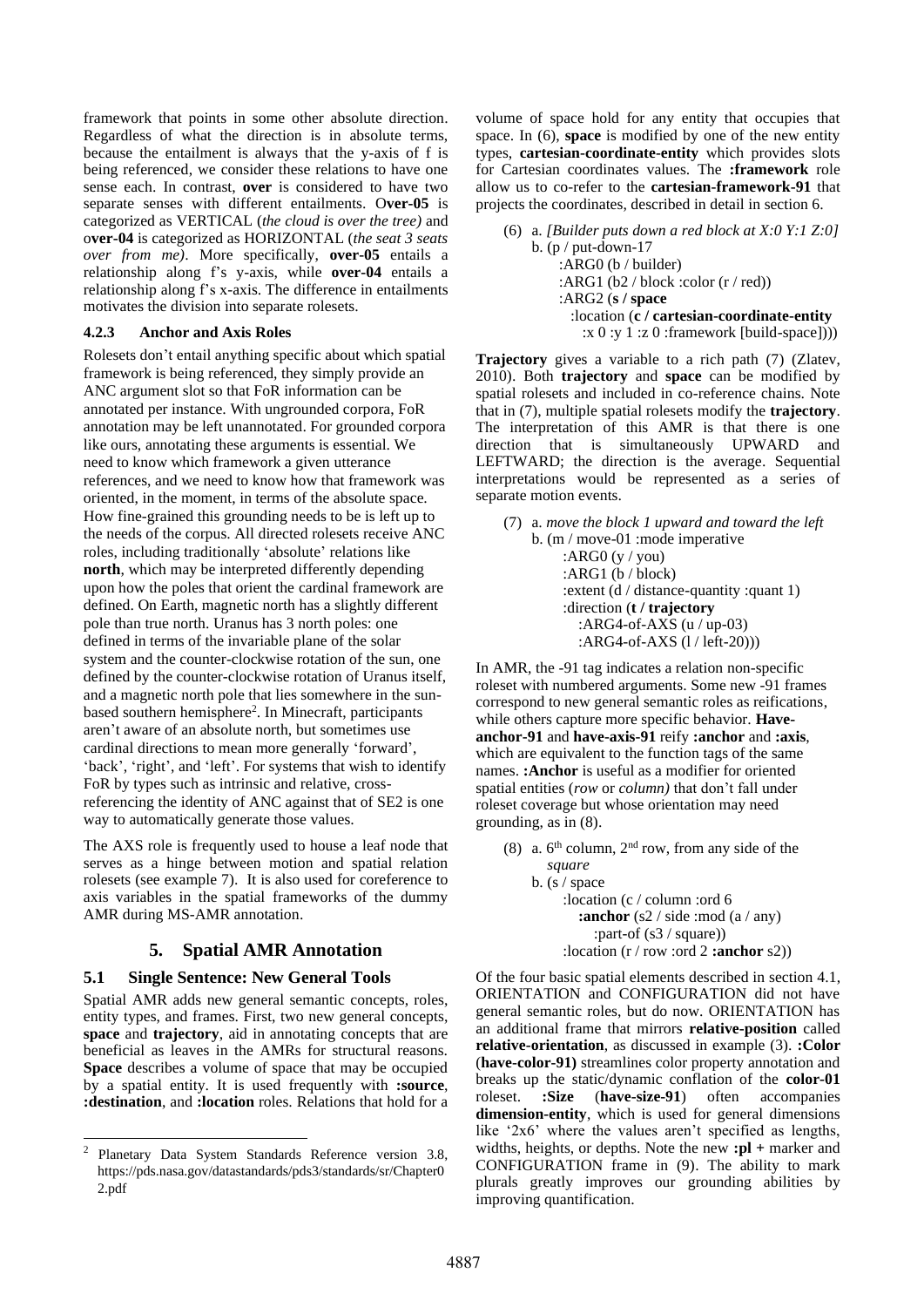(9) a. the *3x3x5 boxes are in a row* b. (**h / have-configuration-91** :ARG1 (b / box **:pl + :size** (**d / dimension-entity :value** 3) **:size** (**d2 / dimension-entity :value** 3) **:size** (**d3 / dimension-entity :value** 5)) :ARG2 (r / row))

Certain spatial relations are expressed through spatiotemporal metaphor. Take the sequence of instructions in (10):

(10) a. *a row of orange* b. *then 3* c. *then five* d. *and one more in the same direction*

The adverb 'then' would traditionally have been annotated with **:time**. However, the intended interpretation here is that the rows should be placed in a spatial sequence, not a temporal one. **Spatial-sequence-91** (11) now captures this behavior. This frame frequently links entities across sentence boundaries during multi-sentence annotation but can also be useful within a sentence, as in *now put down red, red, green, space, blue.* 

```
(11)spatial-sequence-91
   ARG1-AXS: trajectory of the sequence
   ARG2-SE1: first entity in sequence
   ARG3-SE2: second entity
   ARG4-SE3: third entity
   etc.
```
In (10d), *in the same direction* is annotated under **:ARG1**, while the blocks indicated in (10a-d) fall under the subsequent ARGs according to the order in which they appear in the dialogue.

# **5.2 Multi-sentence: Partial Grounding and Speech Act Clusters**

During multi-sentence annotation, we track coreference between grounded blocks as well as ungrounded blocks. Grounded blocks are specific blocks that have been placed, and ungrounded blocks are hypothetical block mentions that co-refer from sentence to sentence, but which are not yet tied to a specific block from the inventory. The identity chains are kept separate but bridged. In (12), the blocks in bold track a partially grounded identity chain. Within that, the block in (b) is grounded to (f). Coreference between spaces is handled in the same way.

- (12) a. <Architect> **one more red** attached to that
	- b. [Builder places a **red block** at X:1 Y:1 Z:0]
	- c. <Architect> the red you placed
	- d. <Builder> here?
	- e. <Architect> no
	- f. [Builder picks up a **red block** at X:1 Y:1 Z:0]
	- j. [Builder places a **red block** at X:2 Y:1 Z:0]
	- l. <Architect> yup!

We also create set/member bridging for clusters of dialogue and action sentences that relate to a single instruction. All sentences in (12) are grouped together as members under the instruction given in (a) because they all relate to accomplishing (a).

### **6. Annotation of Spatial Frameworks**

The most radical convention added by Spatial AMR is the inclusion of the document-level dummy AMR in which spatial frameworks are defined and oriented in terms of the space and each other. These spatial frameworks are represented using the new **cartesian-framework-91**, shown in  $(13)$ .

#### (13) **cartesian-framework-91**

**ARG1-ANC:** spatial entity projecting framework **ARG2:** x-axis **ARG3:** y-axis **ARG4:** z-axis **ARG5:** origin **FR:** frame of reference type **hand:** handedness of framework

This frame does not in itself dictate how it should be used. Axes are left unspecified for direction and polarity, and two-axis frameworks are accommodated by simply leaving one of the axis roles unmarked. It is also not limited to the dummy AMR; the Minecraft corpus contains several dialogues in which the Builder and Architect attempt to set up their own Cartesian framework as an instructional tool, and this frame provides all arguments needed in such scenarios including a role for the origin. Outside of these rare explicit uses, however, this frame's predominant function is to bring essential implicit FoR knowledge into the graphs via the ANC roles in directed rolesets, either by explicitly mentioning the relevant framework during single sentence annotation, or by linking the implicit ANC role slot to the appropriate framework in the dummy AMR during MS-AMR.

The advantage of treating FoR frameworks in this way is that we can define multiple frameworks for a single entity, we can clearly define the spatial configuration of each framework (how many axes it contains and how the polarity of each axis is configured relative to the other axes), we can describe how the frameworks map onto each other spatially, and by including all of this information in AMR form, we have variables for each concept that are available for coreference annotation during MS-AMR. Defining multiple frameworks for a single entity is especially helpful in clearing up ambiguity that arises when more than one framework can be identified in terms of a FoR type/anchor pair. Take two opposite interpretations of *in front of the block*. In one, we get 'on the other side of the block relative to me', where the "*front*" is codirectional with my FRONT; in the other we get 'between me and the block', where the "*front*" is the block's FRONT as defined by my location relative to the block. The problem is that both interpretations would be classified as relative FoR with me as an anchor  $(1<sup>st</sup>$ person), yet their absolute interpretations are diametrically opposed. Using our approach, we point the former to the Builder's intrinsic framework (which is not the same as saying this relation is categorized under the intrinsic FoR type), and the latter to a Builder-relative framework projected by the block. The flexibility of this approach also supports annotation of atypically anchored frameworks like those tied to direction of motion and function. As AMR expands cross-linguistically, the ability to accommodate the different FoR rotation and projection patterns will become even more useful (Levinson, 2003).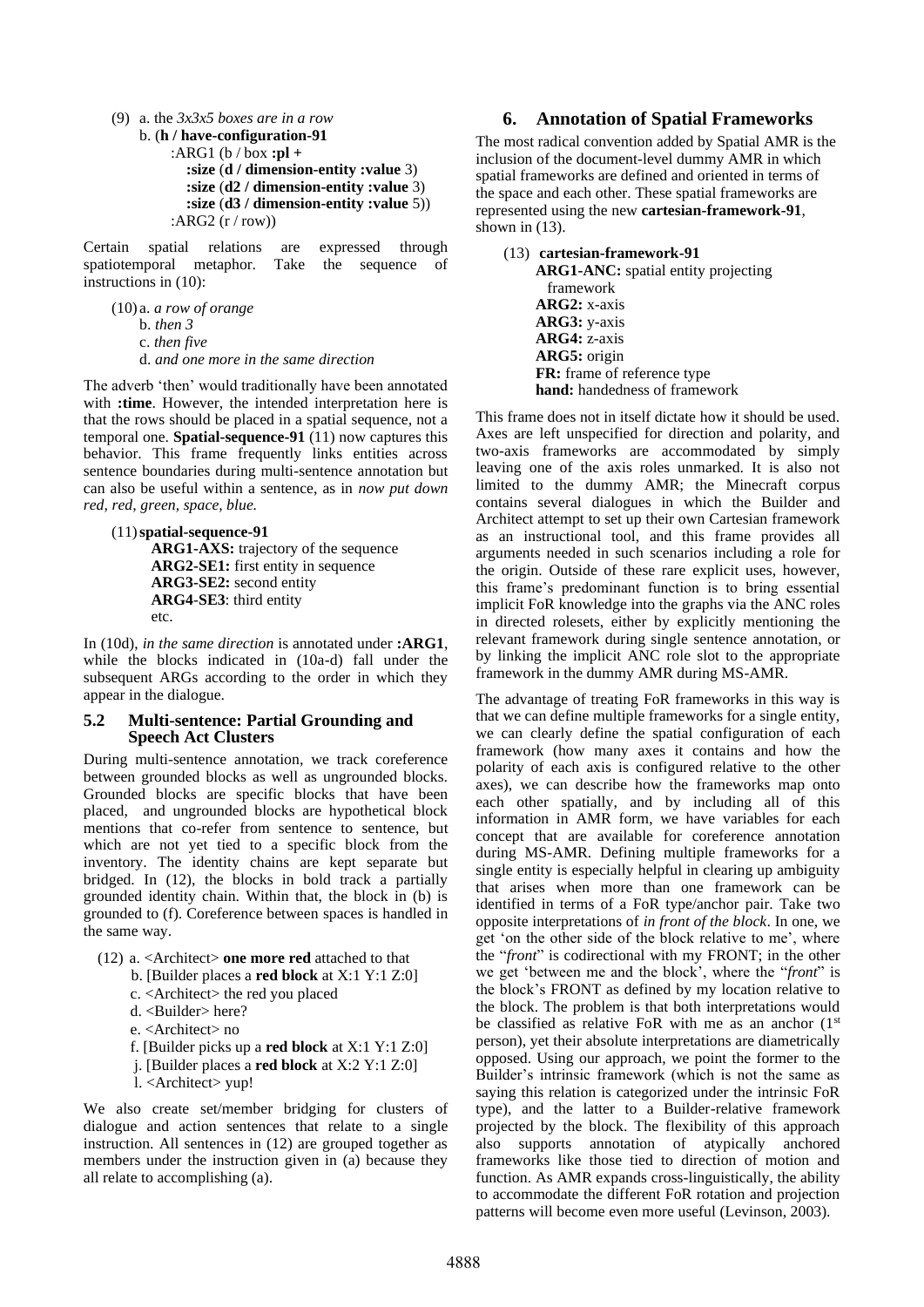#### **6.1 Dummy AMR**

The dummy AMR includes at least one **cartesianframework-91** for each spatial entity involved in the dialogues. We generalize away from individual blocks, letting each block inherit a framework from the larger structure it belongs to. Example (14) shows frameworks for a block structure model of a cat lying on its side and the build space, as well as predicates showing how these frameworks map together:

```
(14):snt1 (c / composite-entity
    :ARG1-of (c2 / cartesian-framework-91
     :ARG2 (x / x-axis) :ARG3 (y / y-axis)
     :ARG4(z / z-axis)
      :hand (r / right-handed)
      :FR (r2 / relative-to-builder))
    :ARG1-of (c3 / cartesian-framework-91
      :ARG2 (x2 / x-axis)
      :ARG3 (y2 / y-axis)
      :ARG4 (z2 / z-axis)
      :hand (l / left-handed)
      :FR (i2 / intrinsic))
    :configuration (c7 / cat))
:snt2 (b / build-space
    :ARG1-of (c4 / cartesian-framework-91
      :ARG1 (x3 / x-axis)
      :ARG2 (y3 / y-axis)
      :ARG3 (z3 / z-axis)
      :hand (r3 / right-handed)
      :FR (a / absolute))
:snt3 (c5 / codirectional-01
    :ARG1-AXS1 y2
    :ARG2-AXS2 x3)
:snt4 (c6 / codirectional-01
    :ARG1-AXS1 z2
    :ARG2-AXS2 z3)
```
This says that the structure has two frameworks: one is a right-handed relative-to-builder framework, which means that its FRONT (positive z-axis) is aimed at the Builder at all times, and that if the Builder is facing this framework in return, their respective RIGHTs point in the same direction; the second is intrinsic to the cat, with directions anchored to the cat's body parts and perspective. **(c5)** says that the top of the cat is pointing towards the positive xaxis in the absolute framework, and **(c6**) says that the cat's front is pointing towards the absolute positive z-axis.

#### **6.2 Minecraft Frameworks**

After annotating 185 dialogues, we find that we can convert from the directed rolesets to the correct absolute direction/coordinates by referencing a baseline of five frameworks in the ANC roles. :

The **absolute 3D build-space** framework used by Minecraft: this framework is used for VERTICAL relations with *geocentric* interpretation (*into the sky)*.

A **Builder-intrinsic** framework in which 'forward' is the direction the Builder is facing.

A **relative-to-builder 2D framework for the white square** that forms the ground surface of the build-space: this framework is used for VERTICAL relations with a 3D-*horizontal* interpretation; here, **up** is necessarily equivalent to what is **forward** for the Builder.

A **relative-to-builder framework for the structure and its component blocks** in which the FRONT is the side facing the Builder no matter where the Builder is located.

An **intrinsic framework for oriented representational structures**: humanoids, animals, vehicles, graphemes, etc. have *tops* or *fronts* that will define positive z or positive y axes.

Some of these frameworks are left-handed frameworks and some are right-handed depending on the polarity of the x-axis. The build-space has a right-handed framework  $(+z \rightarrow 'South', +y \rightarrow 'up', +x \rightarrow 'east')$ , while the Builder has a left-handed framework (+z  $\rightarrow$  'front', +y  $\rightarrow$ 'top',  $+x$   $\rightarrow$  'right'). The build-space's framework is independently defined, but frameworks that are Builderrelative are, by definition, enantiomorphic to the Builder's (for English). Some structures' intrinsic frameworks are right-handed and others' are left-handed, possibly hinging on how likely a speaker is to imagine embodying that entity. Because we define each framework individually and orient its axes in relation to the absolute space in the dummy AMR, none of these variations pose a problem for deterministic mapping from one framework to another by the planner; in fact, they streamline the process.

# **6.3 Mapping Rolesets to Absolute Predicates**

Imagine that the sentence in (15) is included in the dialogue that corresponds to the dummy AMR in (14). The annotator decides that the FoR being used is the cat's intrinsic framework, and so in the AMR for this sentence, the :ARG3-ANC role for **on-top-03** is annotated to point to **(c3)** in the dummy AMR (the cat's intrinsic cartesianframeworks).

(15) a. *a green block is on top of the blue block* b. (o / on-top-03 :ARG1-SE1 (b / block :color green) :ARG2-SE2 (b2 / block :color blue : location (c / cart-coord-ent :x 1 :y 3 :z 1) :ARG3-ANC [implicit: c3] :ARG4-AXS [implicit: y2])

In order to convert the AMR in (15) to absolute coordinates, we simply combine the information from the roleset's entailments, the framework mappings in the dummy AMR **(c5, c6)**, and the necessary location/bearing data collected by Minecraft. The entailments for **on-top-03** tell us that we are concerned with the y-coordinate values of the two blocks, and that the y-value of SE1 will be greater than that of SE2 by 1. For other applications, the exact value difference might be factored differently, but Minecraft values are all integers. Importantly, this is the y-value within the ANC framework, not the absolute framework. The dummy AMR tells us that the y-axis **(y2)** in the cat's intrinsic framework is codirectional with the absolute framework's x-axis **(x3)**, so we know that we are actually dealing with the absolute x-coordinate values. Minecraft provided us with the absolute cartesiancoordinate-entity values for the blue block when it was placed, listed in **(c)** in (15). Taken all together, we know that if the absolute coordinates of the blue block are (1, 3, 1), then the absolute coordinates of the green block must be (2, 3, 1). The dummy AMR should provide enough information to convert deterministically between axes in any of the frameworks.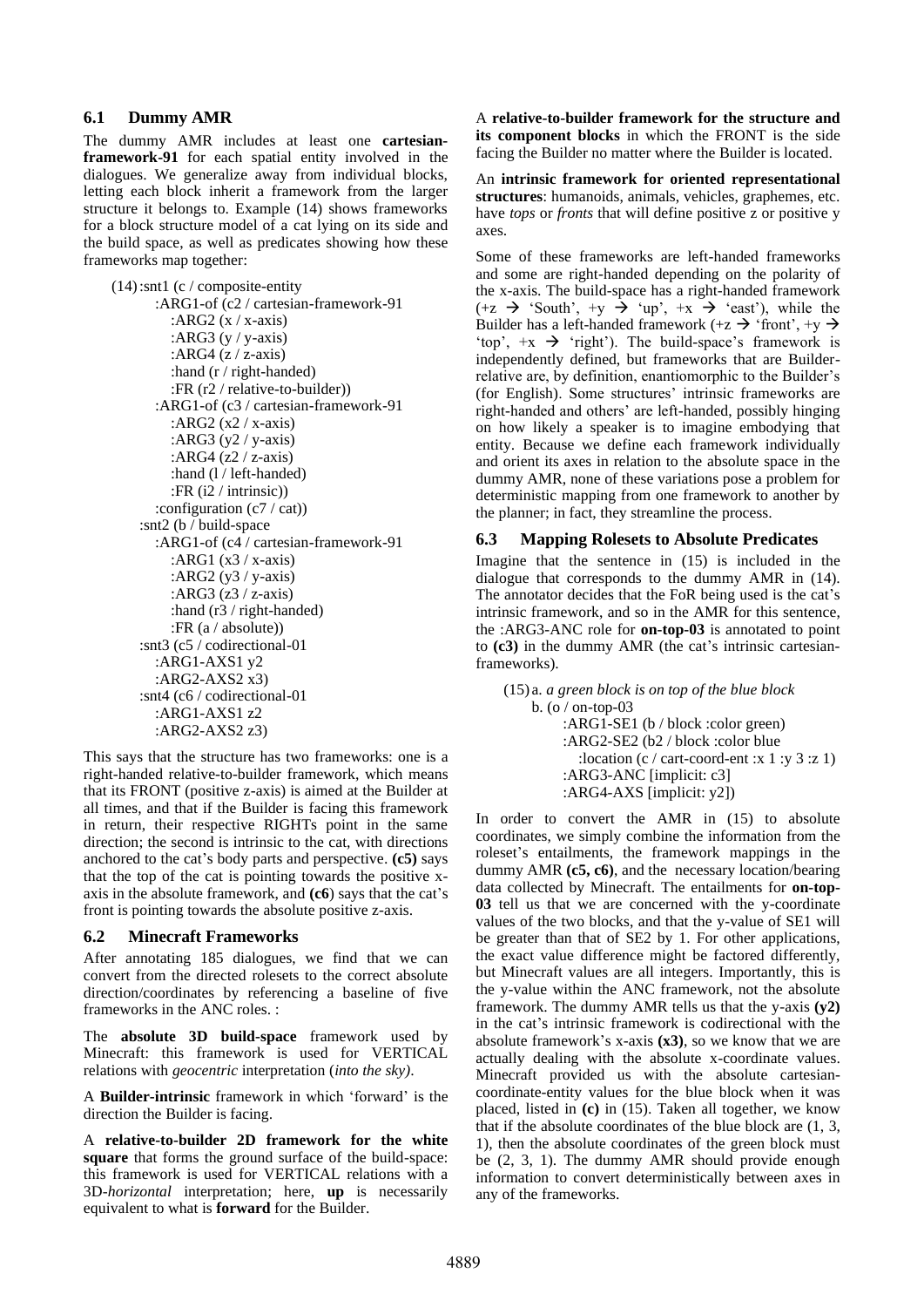# **7. Semantic Parser and Results**

We are training a state-of-the-art AMR parser (Zhang et al., 2019) (STOG parser) on the Minecraft spatial AMRs. The preliminary results we present here form a baseline for follow-up work in parsing the natural language surface form into AMR format. We expect to continue to see improvement as we add to and fine-tune the dataset. Table 1 shows the data splits statistics:

|       | total | used |
|-------|-------|------|
| train | 7954  | 4850 |
| dev   | 933   | 604  |
| test  | 862   | 583  |

Table 1: sentences total and sentences used for training, validation, and test purposes

We achieved an F1 score (calculated through triplet matches) of 66.24% on the test set after training on the filtered training set and validating on the filtered dev set. The parser is trained from scratch instead of relying on a pre-trained version of it, since the domain of LDC2017T10 data which STOG parser was reported on differs significantly from the Minecraft data. We found several preliminary fine-tuning results to be not as good as the version trained from scratch. (16) shows one of the more challenging corpus sentences with its gold (16b) and parser-predicted (16c) graphs. The parser correctly predicts most of the important components of the actual gold AMR.

(16) a. *please place 1 yellow block on the bottom of the bell, in the middle* b. (p / place-01 : polite + : mode imperative :ARG0  $(y / you)$  :ARG1 (b / block :quant 1 :color (y2 / yellow)) :ARG2 (s / space :ARG1-of (m / middle-01 :ARG2 (c / composite-entity :ARG1-of (b2 / bottom-03 :ARG2 (b3 / bell)))))) c. (vv1 / place-01 :mode imperative :ARG0 (vv3 / you) :ARG1 (vv4 / block) :ord (vv5 / ORDINAL\_ENTITY\_1 :range-start (vv6 / thing :ARG1-of (vv7 / bottom-03 :ARG2 (vv8 / bell)) :ARG1-of (vv9 / middle-01 :ARG2 (vv10 / bell)) :ARG1-of (vv11 / middle-01 :ARG2 vv4)))))



Figure 5: Screenshot associated with (16)

Inter-annotator agreement was measured on a selection of nine dialogues taken from the 4-10 dataset (dialogues elicited on April 10, 2018, halfway through the elicitation period), a total of 282 sentences, with an overall smatch score of P: 0.88. Automatically-generated builder action AMRs and dummy AMRs were not included. Four different Builders and four different Architects participated in these nine dialogues, with five of them having participated in tasks on previous days.

#### **8. Conclusion**

In this paper, we have presented an extension to AMR that leverages new rolesets, general tools, and the implicit argument capturing capabilities of MS-AMR to represent fine-grained spatial semantic and pragmatic information in the context of wider, domain-general discourse. The tools we have presented, especially those that enable identification of specific spatial frameworks tied to entities in the text, allow us to ground the linguistic layers of multimodal corpora to quantified space. The spatial language patterns that have emerged through annotation of the Minecraft corpus are tied to the Minecraft environment and associated spatial placement tasks. We look forward to applying Spatial AMR to more diverse corpora in the future.

### **9. Acknowledgments**

We gratefully acknowledge the support of DARPA 15-18- CwC-FP-032 Communicating with Computers, C3 Cognitively Coherent Human-Computer Communication (sub from UIUC) and Elementary Composable Ideas (ECI) Repository (sub from SIFT), and NSF 1764048 RI: Medium: Collaborative Research: Developing a Uniform Meaning Representation for Natural Language Processing. Any opinions, findings, and conclusions or recommendations expressed in this material are those of the authors and do not necessarily reflect the views of DARPA, NSF or the U.S. government. We thank our CwC team members as well as Jerry Hobbs, Jonathan Gordon, James Pustejovsky, Soham Dan, Parisa Kordjamshidi, and Archna Bhatia, who provided valuable insight into the spatial conceptualization.

#### **10. Bibliographical References**

- Banarescu, L., Bonial, C., Cai, S., Georgescu, M., Griffitt, K., Hermjakob, U., Knight, K., Palmer, M., and Schneider, N. (2013). Abstract meaning representation for sembanking. In S. Dipper, M. Liakata, & A. Pareja-Lora (conference chairs), Proceedings of the Seventh Linguistic Annotation Workshop & Interoperability with Discourse (LAW VII & ID), pages 178–186, Sofia, Bulgaria, August. Association for Computational Linguistics (ACL).
- Bonial, C., Donatelli, L., Ervin, J., and Voss, C. (2019). Abstract meaning representation for human-robot dialogue. In G. Jarosz et al., editors, Proceedings of the Society for Computational Linguistics (SCiL) 2019, pages 236—246, New York, USA, January.
- Bonial, C., Bonn, J., Conger, K., Hwang, J., Palmer, M. (2014). PropBank: semantics of new predicate types. In N. Calzolari et al., editors, Proceedings of the Ninth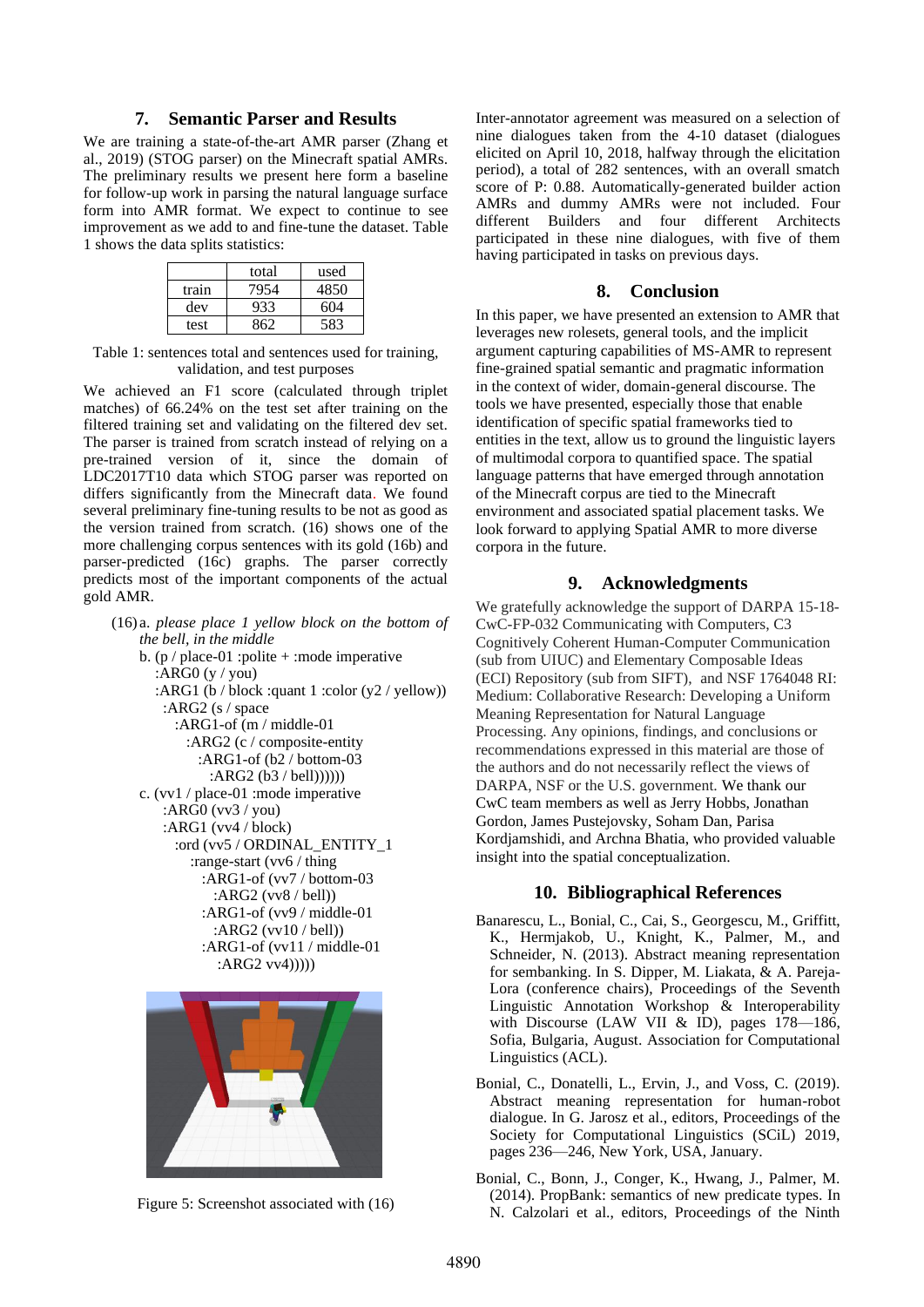International Conference on Language Resources and Evaluation (LREC'14), pages 3013-3019, Reykjavik, Iceland, May. European Language Resources Association (ELRA).

- Dan, S., Kordjamshidi, P., Bonn, J., Bhatia, A., Cai, J., Palmer, M., and Roth, D. (2019). From Spatial Relations to Spatial Configurations. Manuscript submitted for publication.
- Donatelli, L., Schneider, N., Croft, W., and Regan, M. (2019). Tense and aspect semantics for sentential AMR. *Proceedings of the Society for Computation in Linguistics*, 2(1):346—348.
- Gotou, D., Nishikawa, H., and Tokunaga, T. (2016). An extension of ISO-space for annotating object direction. In K. Hasida et al., editors, Proceedings of the 12<sup>th</sup> Workshop on Asian Language Resources (ALR12), pages 1—9, Osaka, Japan, December. The 26th International Conference on Computational Linguistics (COLING '16).
- Johnson, M., Hofmann, K., Hutton, T., Bignell, D. (2016). [The Malmo platform for artificial intelligence](http://www.ijcai.org/Proceedings/16/Papers/643.pdf)  [experimentation.](http://www.ijcai.org/Proceedings/16/Papers/643.pdf) In S. Kambhampati, editor, [Proceedings of the 25th International Joint Conference](http://www.ijcai.org/Proceedings/2016)  [on Artificial Intelligence](http://www.ijcai.org/Proceedings/2016) (IJCAI-16), pages 4246–4247, New York, USA, July. AAAI Press.
- Kordjamshidi, P., van Otterlo, M., and Moens, M.-F. (2010). Spatial role labeling: task definition and annotation scheme. In N. Calzolari et al., editors, Proceedings of the Seventh Conference on International Language Resources and Evaluation (LREC'10), pages 413—420, Valletta, Malta, May. European Language Resources Association (ELRA).
- Lakoff, G. (1987). Women, fire and dangerous things: what categories reveal about the mind. Chicago, the University of Chicago Press.
- Levelt, W. (1996). Perspective taking and ellipsis in spatial description. In P. Bloom et al., editors, *Language and Space*. Cambridge, MA: The MIT Press, pp. 77—107.
- Levinson, S. (2003). Space in Language and Cognition: Explorations in Cognitive Diversity. Cambridge, UK: Cambridge University Press.
- Li, P. and Gleitman, L. (2002). Turning the tables: language and spatial reasoning. *Cognition*, 83(3):265— 94.
- Liu, W., Li, S., and Renz, J. (2018). Combining RCC-8 with qualitative direction calculi: algorithms and complexity. In C. Boutilier, editor, Proceedings of the 21st International Joint Conference on Artificial Intelligence (IJCAI-09), pages 854—859, California, USA, July. AAAI Press.
- Mani, I., Hitzeman, J., Richer, J., Harris, D., Quimby, R., Wellner, B. (2008). SpatialML: annotation scheme, corpora, and tools. In N. Calzolari et al., editors, Proceedings of the Sixth International Conference on Language Resources and Evaluation (LREC'08), pages 410-415, Marrakech, Morocco, May. European Language Resources Association (ELRA).
- Myers, S. and Palmer, M. (2019). ClearTAC: verb tense, aspect and form classification using neural nets. In N. Xue et al., editors, Proceedings of the First International Workshop on Designing Meaning Representations (DMR-2019), pages 136-140, Florence, Italy, August. Association for Computational Linguistics (ACL).
- Narayan-Chen, A., Jayannavar, P., and Hockenmaier, J. (2019). Collaborative Dialogue in Minecraft. In A. Korhonen et al., editors, Proceedings of the 57<sup>th</sup> Annual Meeting of the Association for Computational Linguistics (ACL'19), pages 5405–5415, Florence, Italy, July. Association for Computational Linguistics (ACL).
- Narayan-Chen, A., Graber, C., Das, M., Islam, M. R., Dan, S., Natarajan, S., Doppa, J. R., Hockenmaier, J., Palmer, M., and Roth, D. (2017). Towards Problem Solving Agents that Communicate and Learn. In M. Bansal et al., editors, Proceedings of the First Workshop on Language Grounding for Robotics, pages 95—103, Vancouver, Canada, August. Association for Computational Linguistics (ACL).
- O'Gorman, T., Pradhan, S., Bonn, J., Conger, K., Gung, J., and Palmer, M. (2018a). The new PropBank: aligning PropBank with AMR through POS unification. In N. Calzolari et al., editors, Proceedings of the  $11<sup>th</sup>$ International Conference on Language Resources and Evaluation (LREC'18), pages 1457–1463, Miyazaki, Japan, May. European Language Resource Association (ELRA).
- O'Gorman, T., Regan, M., Griffitt, K., Hermjakob, U., Knight, K., and Palmer, M. (2018b). AMR beyond the sentence: the multi-sentence AMR corpus. In E. Bender et al., editors, Proceedings of the  $27<sup>th</sup>$  International Conference on Computational Linguistics, pages 3693– 3702, New Mexico, USA, August. Association for Computational Linguistics (ACL).
- Palmer, M., Gildea, D., and Kingsbury, P. (2005). The Proposition Bank: An annotated corpus of semantic roles. *Computational Linguistics*, 31(1):71–106.
- Pustejovsky, J. (2017). ISO-Space: Annotating static and dynamic spatial information. In N. Ide & J. Pustejovsky (Eds.), *Handbook of Linguistic Annotation*. Dordrecht: Springer, pp. 989–1024.
- Pustejovsky, J. and Krishnaswamy, N. (2016). VoxML: a visualization modeling language. In N. Calzolari et al., editors, Proceedings of the Tenth International Conference on Language Resources and Evaluation (LREC'16), Potoroz̆, Slovenia, May. European Language Resources Association (ELRA).
- Pustejovsky, J., Xue, N., and Lai, K. (2019). Modeling Quantification and Scope in Abstract Meaning Representations. In N. Xue et al., editors, Proceedings of the First International Workshop on Designing Meaning Representations (DMR-2019), pages 28–33, Florence, Italy, August. Association for Computational Linguistics (ACL).
- Randell, D., Cui, Z., and Cohn, A. (1992). A spatial logic based on regions and connection. In B. Nebel et al., editors, Proceedings of the Third International Conference on the Principles of Knowledge